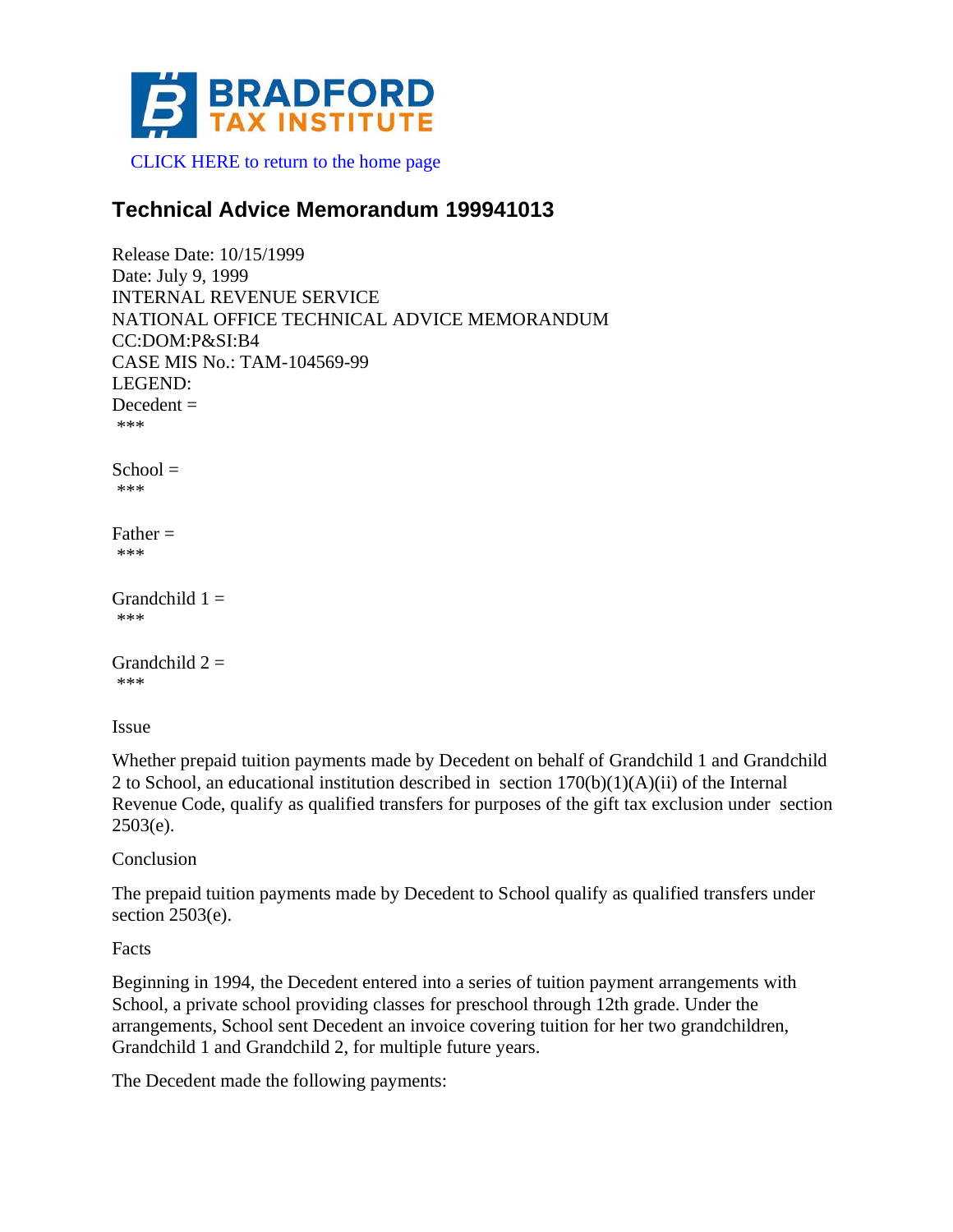February 16, 1994 . . . \$18,015 for tuition for 1994-1995.

June 1, 1994 . . . \$49,395 for tuition for 1995-1996, 1996-1997, and 1997-1998.

February 16, 1995 . . . \$20,000 for tuition for 1998-1999.

July 30, 1996. . . \$94,000 for tuition for 1999-2000, 2000-2001, 2001-2002, 2002-2003, and 2003-2004.

Grandchild 1 and Grandchild 2 were students at School during the years the above payments were made by Decedent. With the exception of the February 1994 payment, all payments were for tuition for years other than the year in which the payment was made. Beginning with the June 1994 payment, Decedent and School entered into written agreements regarding the payments. Under the agreements, the payments were to be applied in payment of tuition for Grandchild 1 and Grandchild 2 for specified years. The payments were not refundable. If, for example, the grandchildren ceased to attend School, then School would retain the funds. Furthermore, Decedent and Father, the parent of Grandchild 1 and Grandchild 2, agreed that if the cost of tuition at School increased, with respect to any year, then School would be paid the additional funds necessary to cover the increase in tuition cost. Father provided a letter to the School confirming his agreement to pay any tuition increase not paid by Decedent.

## Law and Analysis

Section 2503(e)(1) provides that any "qualified transfer" shall not be treated as a transfer of property by gift. Under section 2503(e)(2)(A), a qualified transfer includes: any amount paid on behalf of an individual (A) as tuition to an educational organization described in section  $170(b)(1)(A)(ii)$  for the education or training of such individual.

\*\*\*

Section 25.2503-6(b)(2) of the Gift Tax Regulations provides that the unlimited exclusion is permitted for tuition expenses of full-time or part-time students paid directly to the qualifying educational organization providing the education. The exclusion is available only for amounts paid as direct tuition costs. Section 25.2503-6(c), Example 2, considers a situation where the donor, A, transfers \$100,000 to a trust the terms of which require the trustee to use the trust funds to pay tuition expenses for A's grandchildren. The example concludes that A's transfer to the trust is a completed gift for gift tax purposes and is not a direct transfer to an educational organization and does not qualify for the unlimited exclusion under section 2503(e).

In the instant case, Grandchild 1 and Grandchild 2 were attending School during the periods the payments were made. Decedent paid the amounts to School in payment of specified tuition costs with respect to designated individuals. The payments were not subject to refund and were to be forfeited in the event the grandchildren ceased to attend School. Thus, the payments were made directly to an educational organization to be used exclusively for the payment of specified tuition costs for designated individuals. Accordingly, the payments constituted an "amount paid on behalf of an individual as tuition to an educational organization ...for the education or training of such individual", for purposes of section  $2503(e)(2)$ . This is in contrast to the situation presented in section 25.2503- 6(c), Example 2, where the payments were not made to an educational organization in payment of specific tuition costs for a designated individual.

Accordingly, we conclude that Decedent's payments qualify as qualified transfers under section  $2503(e)$ .